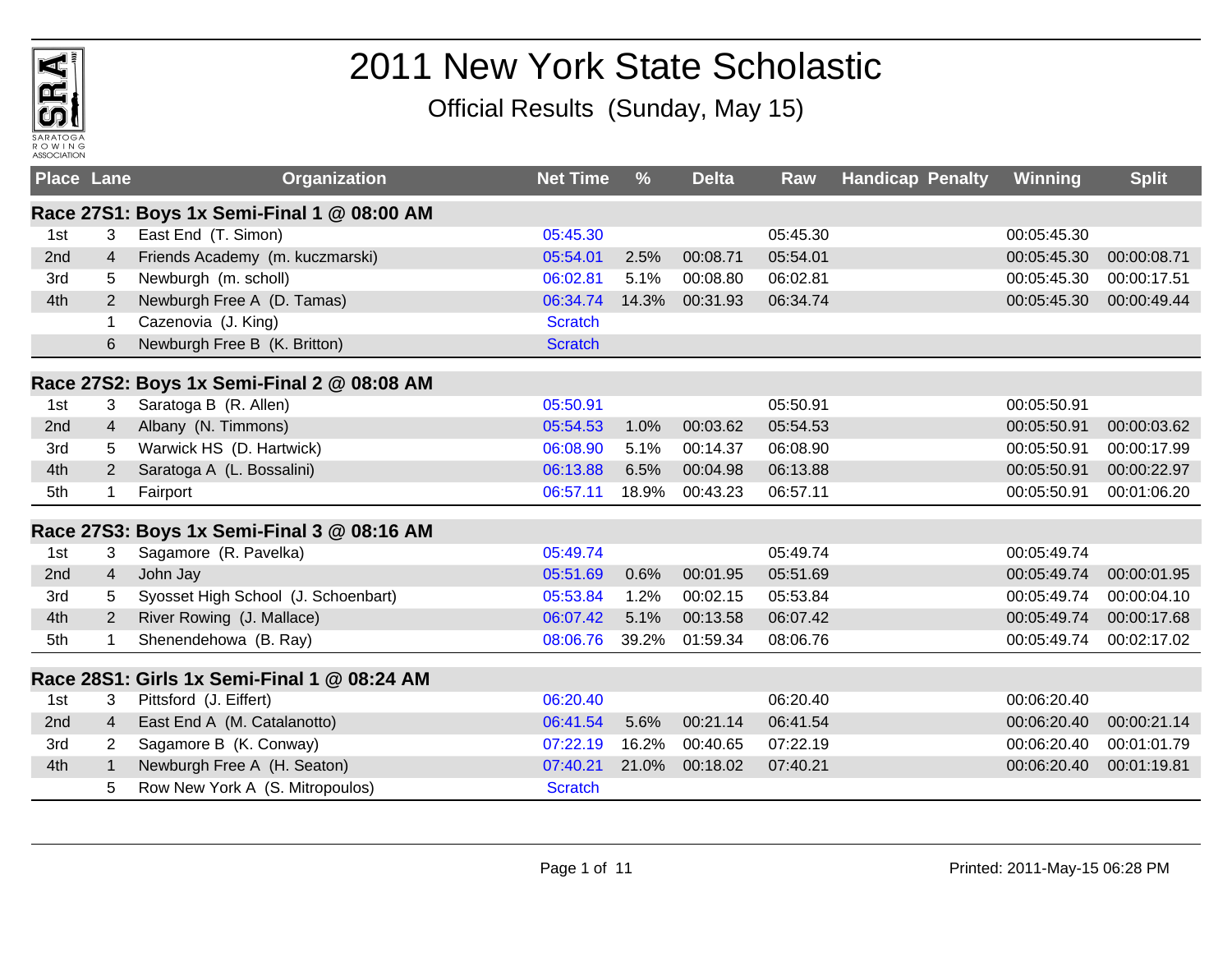| <b>Place Lane</b> |                | <b>Organization</b>                             | <b>Net Time</b> | $\frac{9}{6}$ | <b>Delta</b> | Raw      | <b>Handicap Penalty</b> | Winning     | <b>Split</b> |
|-------------------|----------------|-------------------------------------------------|-----------------|---------------|--------------|----------|-------------------------|-------------|--------------|
|                   |                | Race 28S2: Girls 1x Semi-Final 2 @ 08:32 AM     |                 |               |              |          |                         |             |              |
| 1st               | 3              | Sagamore A (A. Massey)<br>Nina Vascotto         | 06:36.10        |               |              | 06:36.10 |                         | 00:06:36.10 |              |
| 2nd               | 4              | Friends Academy (C. Judge)                      | 06:45.03        | 2.3%          | 00:08.93     | 06:45.03 |                         | 00:06:36.10 | 00:00:08.93  |
| 3rd               | 5              | Saratoga B (T. Olsen)                           | 06:54.19        | 4.6%          | 00:09.16     | 06:54.19 |                         | 00:06:36.10 | 00:00:18.09  |
| 4th               | $\overline{2}$ | Saratoga C (L. Kazconowitz)                     | 07:22.65        | 11.8%         | 00:28.46     | 07:22.65 |                         | 00:06:36.10 | 00:00:46.55  |
| 5th               |                | Newburgh Free B (A. Alfano)                     | 07:37.13        | 15.4%         | 00:14.48     | 07:37.13 |                         | 00:06:36.10 | 00:01:01.03  |
|                   |                | Race 28S3: Girls 1x Semi-Final 3 @ 08:40 AM     |                 |               |              |          |                         |             |              |
| 1st               | 3              | Saratoga A (R. Boudreau)                        | 06:34.57        |               |              | 06:34.57 |                         | 00:06:34.57 |              |
| 2nd               | 5              | <b>West Side</b>                                | 06:47.95        | 3.4%          | 00:13.38     | 06:47.95 |                         | 00:06:34.57 | 00:00:13.38  |
| 3rd               | 4              | East End B (A. Catalanotto)                     | 06:50.73        | 4.1%          | 00:02.78     | 06:50.73 |                         | 00:06:34.57 | 00:00:16.16  |
| 4th               | $\overline{2}$ | McGann Mercy (R. Girard)                        | 06:54.86        | 5.1%          | 00:04.13     | 06:54.86 |                         | 00:06:34.57 | 00:00:20.29  |
|                   | 1              | River Rowing (J. Atwell)                        | <b>Scratch</b>  |               |              |          |                         |             |              |
|                   |                | Race 29S1: Boys Ltwt 2x Semi-Final 1 @ 08:48 AM |                 |               |              |          |                         |             |              |
| 1st               | 3              | Pelham Community (I. Klein)                     | 05:30.40        |               |              | 05:30.40 |                         | 00:05:30.40 |              |
| 2nd               | $\overline{4}$ | River Rowing (S. Bangs)                         | 05:32.02        | 0.5%          | 00:01.62     | 05:32.02 |                         | 00:05:30.40 | 00:00:01.62  |
| 3rd               | 5              | Saratoga A (M. Battle)                          | 05:42.35        | 3.6%          | 00:10.33     | 05:42.35 |                         | 00:05:30.40 | 00:00:11.95  |
| 4th               | $\overline{2}$ | Saratoga B (G. Messercola)                      | 05:46.66        | 4.9%          | 00:04.31     | 05:46.66 |                         | 00:05:30.40 | 00:00:16.26  |
| 5th               | 6              | Rye HS B (B. Lee)                               | 05:47.66        | 5.2%          | 00:01.00     | 05:47.66 |                         | 00:05:30.40 | 00:00:17.26  |
| 6th               | $\mathbf 1$    | Friends Academy (d. decamello)                  | 06:02.90        | 9.8%          | 00:15.24     | 06:02.90 |                         | 00:05:30.40 | 00:00:32.50  |
|                   |                | Race 29S2: Boys Ltwt 2x Semi-Final 2 @ 08:56 AM |                 |               |              |          |                         |             |              |
| 1st               | 3              | Sagamore (G. Rohrberg)                          | 05:27.50        |               |              | 05:27.50 |                         | 00:05:27.50 |              |
| 2 <sub>nd</sub>   | 2              | Warwick HS (N. Arner)                           | 05:36.62        | 2.8%          | 00:09.12     | 05:36.62 |                         | 00:05:27.50 | 00:00:09.12  |
| 3rd               | 5              | Long Island (a. korine)                         | 05:38.36        | 3.3%          | 00:01.74     | 05:38.36 |                         | 00:05:27.50 | 00:00:10.86  |
| 4th               | $\overline{4}$ | Poughkeepsie (D. MacElveen)                     | 05:44.29        | 5.1%          | 00:05.93     | 05:44.29 |                         | 00:05:27.50 | 00:00:16.79  |
| 5th               |                | Rye HS A (L. Simonson)                          | 05:54.14        | 8.1%          | 00:09.85     | 05:54.14 |                         | 00:05:27.50 | 00:00:26.64  |
| 6th               | 6              | Riverhead (A. Albrecht)                         | 06:10.09        | 13.0%         | 00:15.95     | 06:10.09 |                         | 00:05:27.50 | 00:00:42.59  |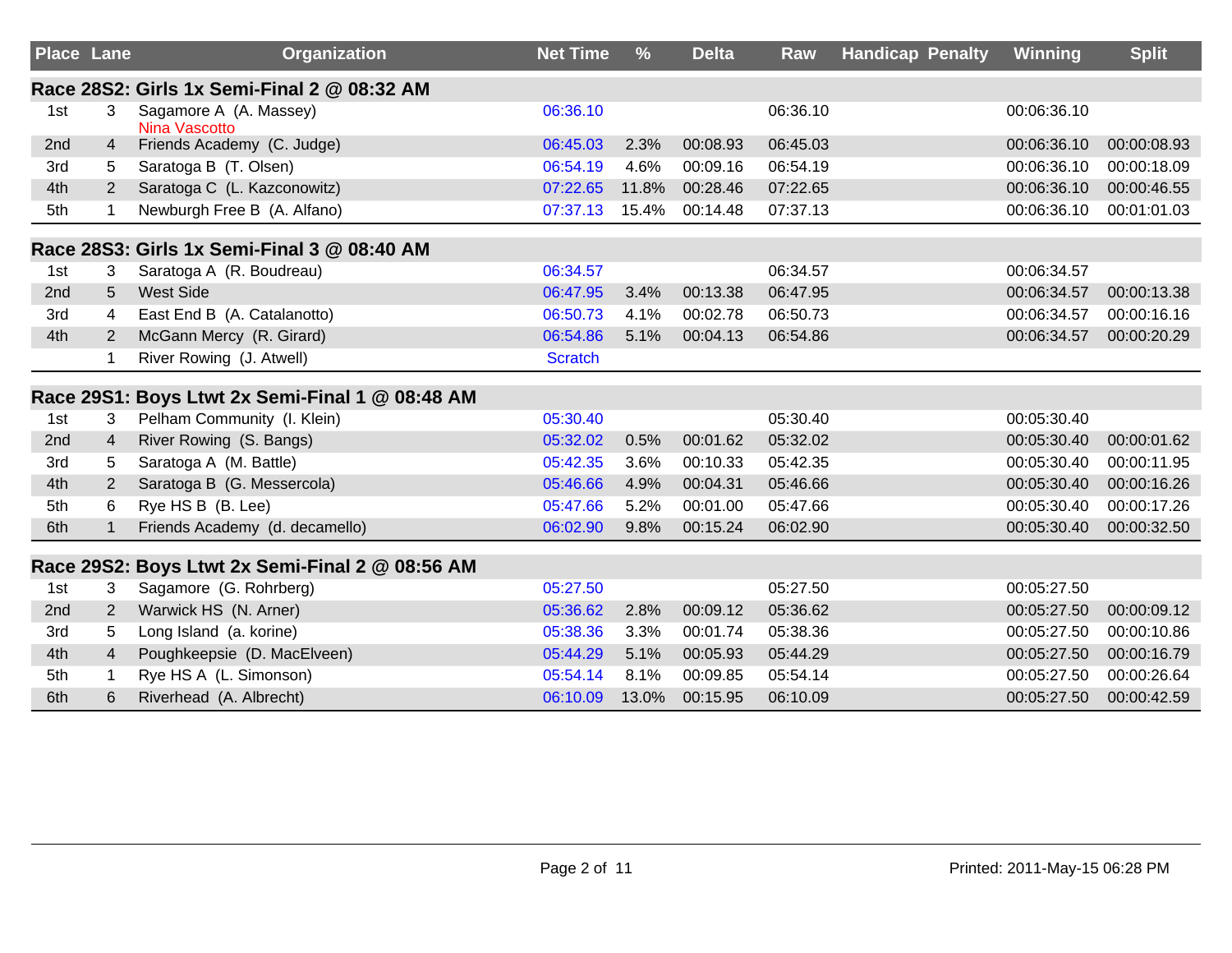| <b>Place Lane</b> |                | Organization                                   | <b>Net Time</b> | %     | <b>Delta</b>   | Raw      | <b>Handicap Penalty</b> | Winning     | Split       |
|-------------------|----------------|------------------------------------------------|-----------------|-------|----------------|----------|-------------------------|-------------|-------------|
|                   |                | Race 33S1: Boys Jr 2x Semi-Final 1 @ 09:20 AM  |                 |       |                |          |                         |             |             |
| 1st               | 3              | East End (H. Bingham)                          | 05:38.50        |       |                | 05:38.50 |                         | 00:05:38.50 |             |
| 2nd               | $\overline{4}$ | Saratoga A (E. Connolly)                       | 05:52.31        | 4.1%  | 00:13.81       | 05:52.31 |                         | 00:05:38.50 | 00:00:13.81 |
| 3rd               | 5              | Ballston Spa (S. Allen)                        | 05:56.24        | 5.2%  | 00:03.93       | 05:56.24 |                         | 00:05:38.50 | 00:00:17.74 |
| 4th               | $\overline{2}$ | St. John the Baptist (M. Steinberg)            | 06:00.58        | 6.5%  | 00:04.34       | 06:00.58 |                         | 00:05:38.50 | 00:00:22.08 |
| 5th               | 6              | Iona Prep (Z. Fedele)                          | 06:18.87        | 11.9% | 00:18.29       | 06:18.87 |                         | 00:05:38.50 | 00:00:40.37 |
| 6th               | $\mathbf{1}$   | Cold Spring Harbor (J. Mc Donough)             | 06:19.13        | 12.0% | 00:00.26       | 06:19.13 |                         | 00:05:38.50 | 00:00:40.63 |
|                   |                | Race 33S2: Boys Jr 2x Semi-Final 2 @ 09:28 AM  |                 |       |                |          |                         |             |             |
| 1st               | 3              | Riverhead A (E. Divan)                         | 05:29.80        |       |                | 05:29.80 |                         | 00:05:29.80 |             |
| 2nd               | $\overline{4}$ | Riverhead B (J. Conlan)                        | 05:46.47        | 5.1%  | 00:16.67       | 05:46.47 |                         | 00:05:29.80 | 00:00:16.67 |
| 3rd               | 5              | <b>River Rowing</b>                            | 06:05.40        | 10.8% | 00:18.93       | 06:05.40 |                         | 00:05:29.80 | 00:00:35.60 |
| 4th               | $\mathbf{1}$   | Saratoga B (B. Nicholls)                       | 06:43.30        | 22.3% | 00:37.90       | 06:43.30 |                         | 00:05:29.80 | 00:01:13.50 |
|                   | $\overline{2}$ | Sagamore (A. Kessaris)                         | <b>Scratch</b>  |       |                |          |                         |             |             |
|                   | 6              | Mohawk (D. McDill)                             | <b>Scratch</b>  |       |                |          |                         |             |             |
|                   |                | Race 37S1: Boys Sr 2x Semi-Final 1 @ 09:36 AM  |                 |       |                |          |                         |             |             |
| 1st               | 4              | Arlington (T. Bodley)                          | 05:29.27        |       |                | 05:29.27 |                         | 00:05:29.27 |             |
| 2nd               | 3              | Cazenovia (E. Schoonmaker)                     | 05:29.50        | 0.1%  | 00:00.23       | 05:29.50 |                         | 00:05:29.27 | 00:00:00.23 |
| 3rd               | $\overline{2}$ | Long Island (W. Kaye)                          | 05:45.32        | 4.9%  | 00:15.82       | 05:45.32 |                         | 00:05:29.27 | 00:00:16.05 |
|                   | 5              | <b>New York</b>                                | <b>Scratch</b>  |       |                |          |                         |             |             |
|                   |                | Race 37S2: Boys Sr 2x Semi-Final 2 @ 09:44 AM  |                 |       |                |          |                         |             |             |
| 1st               | 3              | SGS                                            | 05:36.60        |       |                | 05:36.60 |                         | 00:05:36.60 |             |
| 2nd               | $\overline{4}$ | Huntington HS (B. Jensen)                      | 05:50.17        | 4.0%  | 00:13.57       | 05:50.17 |                         | 00:05:36.60 | 00:00:13.57 |
| 3rd               | $\overline{2}$ | Bay Shore (A. Johnson)                         | 05:57.31        | 6.2%  | 00:07.14       | 05:57.31 |                         | 00:05:36.60 | 00:00:20.71 |
|                   | 5              | McQuaid Jesuit (B. Tomlinson)                  | <b>Scratch</b>  |       |                |          |                         |             |             |
|                   |                | Race 38S1: Girls Sr 2x Semi-Final 1 @ 09:52 AM |                 |       |                |          |                         |             |             |
| 1st               | 3              | Shaker HS (M. Urquhart)                        | 05:52.50        |       |                | 05:52.50 |                         | 00:05:52.50 |             |
| 2nd               | $\overline{2}$ | Sagamore (N. Vascotto)                         | 06:08.24        | 4.5%  | 00:15.74       | 06:08.24 |                         | 00:05:52.50 | 00:00:15.74 |
| 3rd               | 4              | Pelham Community A (J. Kelling)                | 06:12.11        | 5.6%  | 00:03.87       | 06:12.11 |                         | 00:05:52.50 | 00:00:19.61 |
| 4th               | 5              | Pelham Community B (M. Spencer)                | 06:45.18        | 14.9% | 00:33.07       | 06:45.18 |                         | 00:05:52.50 | 00:00:52.68 |
| 5th               | 6              | Albany (A. Blakeman-McClain)                   | 06:50.97        | 16.6% | 00:05.79       | 06:50.97 |                         | 00:05:52.50 | 00:00:58.47 |
| 6th               | $\mathbf{1}$   | Mercy Crew- Rochester (C. Peartree)            | 06:58.53        |       | 18.7% 00:07.56 | 06:58.53 |                         | 00:05:52.50 | 00:01:06.03 |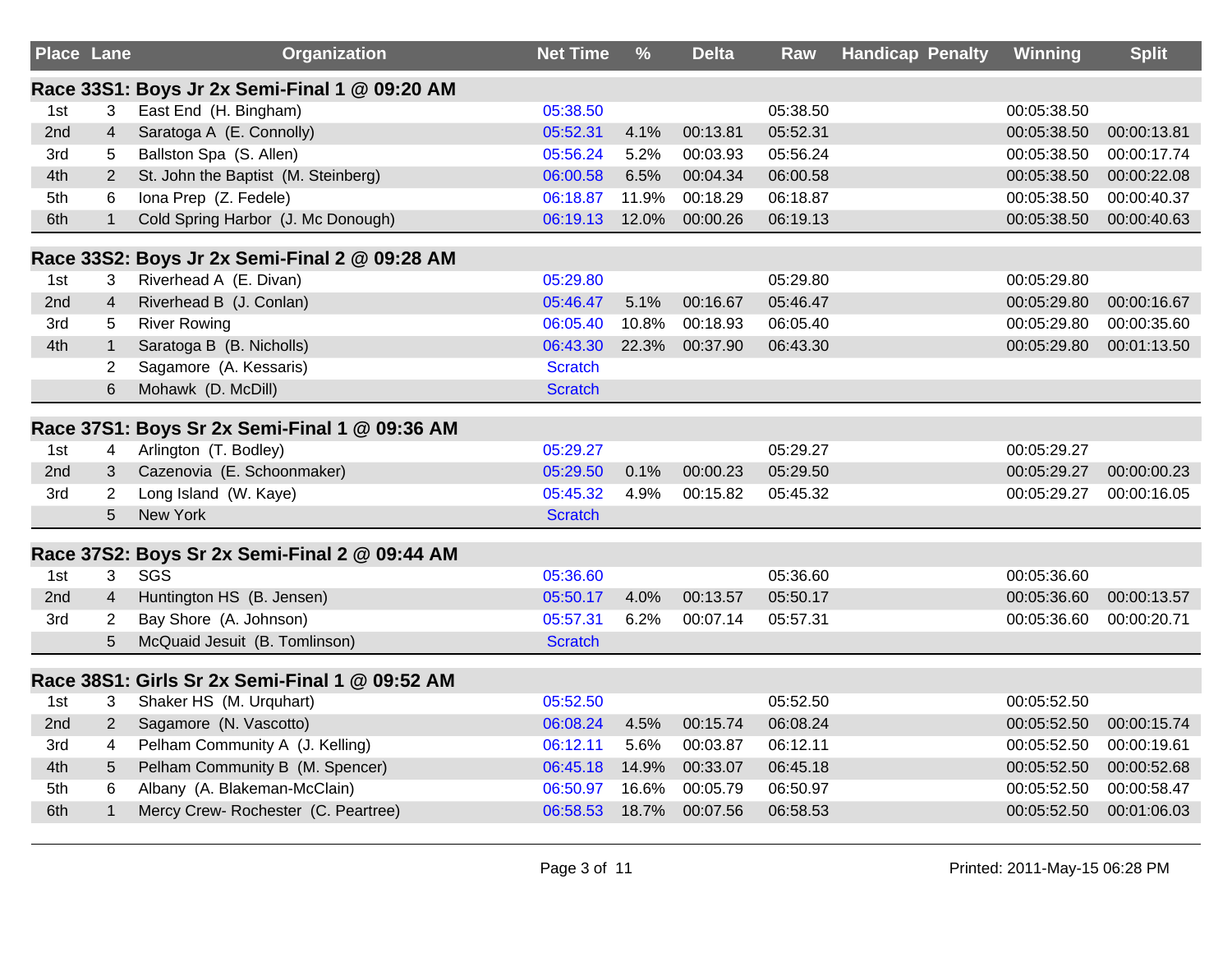| <b>Place Lane</b> |                | <b>Organization</b>                            | <b>Net Time</b> | $\frac{9}{6}$ | <b>Delta</b> | Raw      | <b>Handicap Penalty</b> | Winning     | <b>Split</b> |
|-------------------|----------------|------------------------------------------------|-----------------|---------------|--------------|----------|-------------------------|-------------|--------------|
|                   |                | Race 38S1: Girls Sr 2x Semi-Final 1 @ 09:52 AM |                 |               |              |          |                         |             |              |
|                   |                | Race 38S2: Girls Sr 2x Semi-Final 2 @ 10:00 AM |                 |               |              |          |                         |             |              |
| 1st               | 3              | Saratoga A (R. Delaney)                        | 05:59.40        |               |              | 05:59.40 |                         | 00:05:59.40 |              |
| 2nd               | $\overline{4}$ | Poughkeepsie (C. McCabe)                       | 06:16.57        | 4.8%          | 00:17.17     | 06:16.57 |                         | 00:05:59.40 | 00:00:17.17  |
| 3rd               | 2              | Huntington HS (M. Rienzo)                      | 06:19.63        | 5.6%          | 00:03.06     | 06:19.63 |                         | 00:05:59.40 | 00:00:20.23  |
| 4th               | 5              | Saratoga B (R. Tucci)                          | 06:30.60        | 8.7%          | 00:10.97     | 06:30.60 |                         | 00:05:59.40 | 00:00:31.20  |
| 5th               | 6              | Mohawk (M. Ciovacco)                           | 06:43.92        | 12.4%         | 00:13.32     | 06:43.92 |                         | 00:05:59.40 | 00:00:44.52  |
|                   | $\mathbf{1}$   | <b>River Rowing</b>                            | <b>Scratch</b>  |               |              |          |                         |             |              |
|                   |                | Race 11: Boys Sr 8 Final @ 11:38 AM            |                 |               |              |          |                         |             |              |
| 1st               | 4              | Canisius HS (W. Downing)                       | 04:22.10        |               |              | 04:22.10 |                         | 00:04:22.10 |              |
| 2nd               | 3              | Chaminade (D. Bellissimo)                      | 04:22.79        | 0.3%          | 00:00.69     | 04:22.79 |                         | 00:04:22.10 | 00:00:00.69  |
| 3rd               | $\overline{2}$ | Niskayuna HS (A. Dwyer)                        | 04:30.02        | 3.0%          | 00:07.23     | 04:30.02 |                         | 00:04:22.10 | 00:00:07.92  |
| 4th               | 5              | Shaker HS (G. Schneiter)                       | 04:33.31        | 4.3%          | 00:03.29     | 04:33.31 |                         | 00:04:22.10 | 00:00:11.21  |
| 5th               | 6              | Fairport A (J. Vermeij)                        | 04:54.43        | 12.3%         | 00:21.12     | 04:54.43 |                         | 00:04:22.10 | 00:00:32.33  |
| 6th               | $\mathbf{1}$   | Bay Shore (P. Wojcik)                          | 06:05.91        | 39.6%         | 01:11.48     | 06:05.91 |                         | 00:04:22.10 | 00:01:43.81  |
|                   |                | Race 12: Girls Sr 8 Final @ 11:46 AM           |                 |               |              |          |                         |             |              |
| 1st               | 3              | Saratoga (L. Fitzhenry)                        | 04:57.60        |               |              | 04:57.60 |                         | 00:04:57.60 |              |
| 2nd               | $\overline{4}$ | Albany (E. Johnston)                           | 05:03.65        | 2.0%          | 00:06.05     | 05:03.65 |                         | 00:04:57.60 | 00:00:06.05  |
| 3rd               | $\overline{2}$ | Fairport (J. Gerber)                           | 05:16.88        | 6.5%          | 00:13.23     | 05:16.88 |                         | 00:04:57.60 | 00:00:19.28  |
| 4th               | 6              | Our Lady of Lourdes (A. Boston)                | 05:26.07        | 9.6%          | 00:09.19     | 05:26.07 |                         | 00:04:57.60 | 00:00:28.47  |
| 5th               | $\mathbf{1}$   | <b>Burnt Hills HS</b>                          | 05:32.43        | 11.7%         | 00:06.36     | 05:32.43 |                         | 00:04:57.60 | 00:00:34.83  |
| 6th               | 5              | <b>Baldwinsville</b>                           | 05:33.77        | 12.2%         | 00:01.34     | 05:33.77 |                         | 00:04:57.60 | 00:00:36.17  |
|                   |                | Race 13: Boys Sr 4+ Final @ 11:54 AM           |                 |               |              |          |                         |             |              |
| 1st               | $\overline{2}$ | Saratoga (R. Allen)                            | 04:51.63        |               |              | 04:51.63 |                         | 00:04:51.63 |              |
| 2nd               | 3              | Fordham Prep (M. Coughlin)                     | 04:52.92        | 0.4%          | 00:01.29     | 04:52.92 |                         | 00:04:51.63 | 00:00:01.29  |
| 3rd               | 4              | Iona Prep (C. Murphy)                          | 05:01.96        | 3.5%          | 00:09.04     | 05:01.96 |                         | 00:04:51.63 | 00:00:10.33  |
| 4th               | $\mathbf{1}$   | Pittsford A (T. Steving Brown)                 | 05:05.16        | 4.6%          | 00:03.20     | 05:05.16 |                         | 00:04:51.63 | 00:00:13.53  |
| 5th               | 5              | Fayeteville-Manlius A (J. King)                | 05:08.40        | 5.8%          | 00:03.24     | 05:08.40 |                         | 00:04:51.63 | 00:00:16.77  |
| 6th               | 6              | McQuaid Jesuit (A. Clark)                      | 05:11.42        | 6.8%          | 00:03.02     | 05:11.42 |                         | 00:04:51.63 | 00:00:19.79  |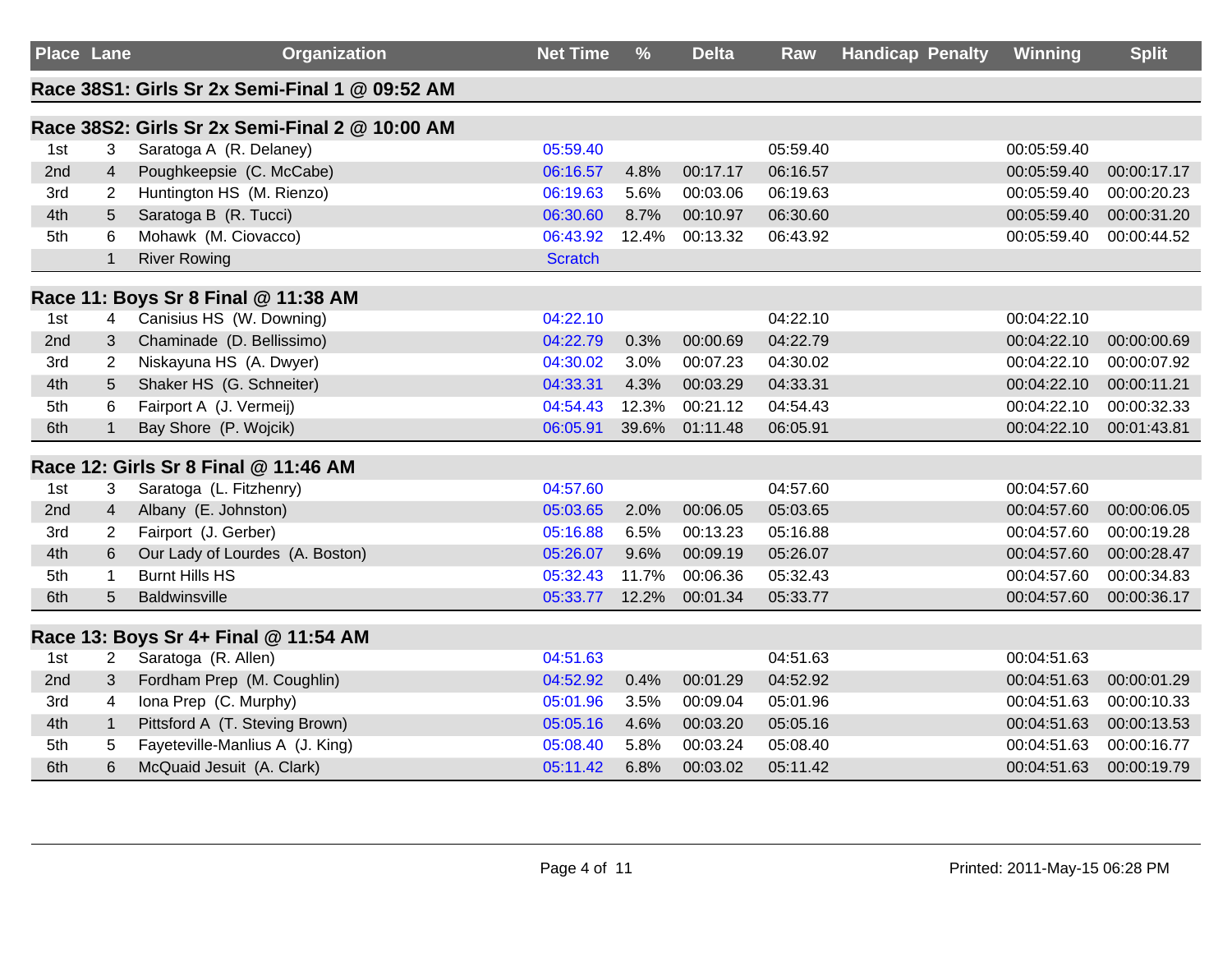| <b>Place Lane</b> |                | Organization                          | <b>Net Time</b> | $\frac{9}{6}$ | <b>Delta</b> | <b>Raw</b> | <b>Handicap Penalty</b> | Winning     | <b>Split</b> |
|-------------------|----------------|---------------------------------------|-----------------|---------------|--------------|------------|-------------------------|-------------|--------------|
|                   |                | Race 14: Girls Sr 4+ Final @ 12:02 PM |                 |               |              |            |                         |             |              |
| 1st               | 3              | Pittsford (J. Eiffert)                | 05:23.60        |               |              | 05:23.60   |                         | 00:05:23.60 |              |
| 2nd               | 6              | West Side A                           | 05:31.84        | 2.5%          | 00:08.24     | 05:31.84   |                         | 00:05:23.60 | 00:00:08.24  |
| 3rd               | 4              | Our Lady of Lourdes (J. Mulvey)       | 05:39.29        | 4.8%          | 00:07.45     | 05:39.29   |                         | 00:05:23.60 | 00:00:15.69  |
| 4th               | 2              | <b>Baldwinsville</b>                  | 05:45.08        | 6.6%          | 00:05.79     | 05:45.08   |                         | 00:05:23.60 | 00:00:21.48  |
| 5th               | 5              | Manhasset A (B. VG)                   | 05:46.17        | 7.0%          | 00:01.09     | 05:46.17   |                         | 00:05:23.60 | 00:00:22.57  |
| 6th               | $\mathbf{1}$   | Manhasset B (I. VG)                   | 05:50.07        | 8.2%          | 00:03.90     | 05:50.07   |                         | 00:05:23.60 | 00:00:26.47  |
|                   |                | Race 15: Boys 2nd 8 Final @ 12:10 PM  |                 |               |              |            |                         |             |              |
| 1st               | 3              | Chaminade A (R. Schuster)             | 04:29.90        |               |              | 04:29.90   |                         | 00:04:29.90 |              |
| 2nd               | $\overline{4}$ | Canisius HS (S. Nowacki)              | 04:42.23        | 4.6%          | 00:12.33     | 04:42.23   |                         | 00:04:29.90 | 00:00:12.33  |
| 3rd               | 6              | Chaminade B (S. Curasi)               | 04:47.60        | 6.6%          | 00:05.37     | 04:47.60   |                         | 00:04:29.90 | 00:00:17.70  |
| 4th               | 5              | Fairport A (C. Bowen)                 | 04:48.19        | 6.8%          | 00:00.59     | 04:48.19   |                         | 00:04:29.90 | 00:00:18.29  |
| 5th               | $\overline{2}$ | Niskayuna HS (A. Gagnon)              | 04:48.71        | 7.0%          | 00:00.52     | 04:48.71   |                         | 00:04:29.90 | 00:00:18.81  |
| 6th               | $\mathbf{1}$   | Shaker HS (B. Lemieur)                | 05:22.69        | 19.6%         | 00:33.98     | 05:22.69   |                         | 00:04:29.90 | 00:00:52.79  |
|                   |                | Race 16: Girls 2nd 8 Final @ 12:18 PM |                 |               |              |            |                         |             |              |
| 1st               | 3              | Albany (S. Gannon)                    | 05:21.92        |               |              | 05:21.92   |                         | 00:05:21.92 |              |
| 2nd               | $\overline{2}$ | Saratoga (A. Wilhoite)                | 05:26.29        | 1.4%          | 00:04.37     | 05:26.29   |                         | 00:05:21.92 | 00:00:04.37  |
| 3rd               | 5              | Baldwinsville                         | 05:36.62        | 4.6%          | 00:10.33     | 05:36.62   |                         | 00:05:21.92 | 00:00:14.70  |
| 4th               | $\overline{4}$ | Fairport A (S. Martin)                | 05:37.50        | 4.8%          | 00:00.88     | 05:37.50   |                         | 00:05:21.92 | 00:00:15.58  |
| 5th               | 6              | Niskayuna HS (K. Malcolm)             | 05:39.25        | 5.4%          | 00:01.75     | 05:39.25   |                         | 00:05:21.92 | 00:00:17.33  |
| 6th               |                | Fairport B (S. Kohn)                  | 05:54.03        | 10.0%         | 00:14.78     | 05:54.03   |                         | 00:05:21.92 | 00:00:32.11  |
|                   |                | Race 17: Boys Ltwt 8 Final @ 12:26 PM |                 |               |              |            |                         |             |              |
| 1st               | 3              | Canisius HS A (A. Karas)              | 04:36.93        |               |              | 04:36.93   |                         | 00:04:36.93 |              |
| 2nd               | 5              | Chaminade (M. Berdel)                 | 04:42.52        | 2.0%          | 00:05.59     | 04:42.52   |                         | 00:04:36.93 | 00:00:05.59  |
| 3rd               | $\overline{2}$ | Pittsford A (B. Eslinger)             | 04:45.81        | 3.2%          | 00:03.29     | 04:45.81   |                         | 00:04:36.93 | 00:00:08.88  |
| 4th               | $\overline{4}$ | Brighton (N. Pegoli)                  | 04:46.70        | 3.5%          | 00:00.89     | 04:46.70   |                         | 00:04:36.93 | 00:00:09.77  |
| 5th               | 6              | Pittsford B (C. Rideout)              | 05:10.83        | 12.2%         | 00:24.13     | 05:10.83   |                         | 00:04:36.93 | 00:00:33.90  |
| 6th               |                | Fayeteville-Manlius (G. Griffin)      | 05:19.10        | 15.2%         | 00:08.27     | 05:19.10   |                         | 00:04:36.93 | 00:00:42.17  |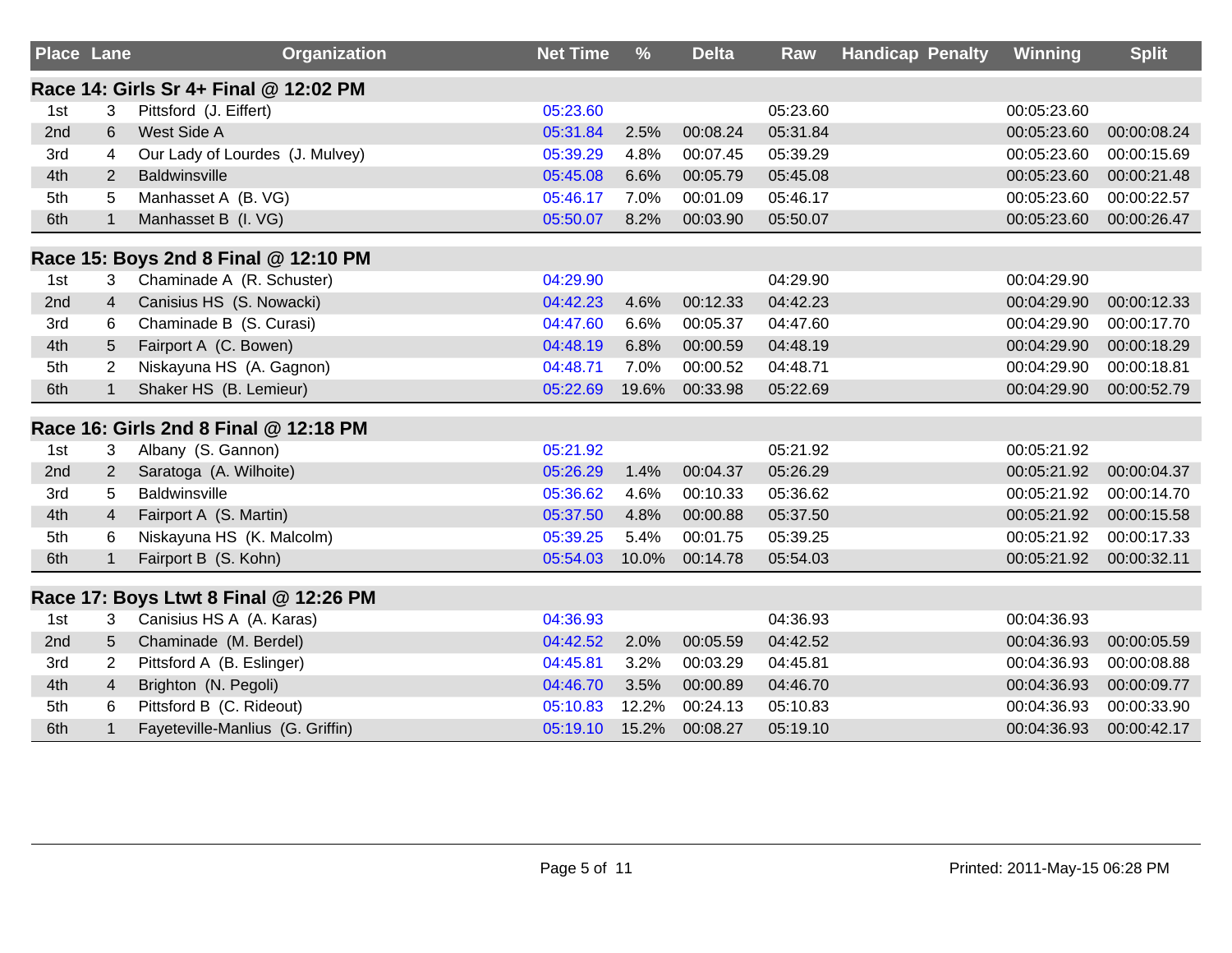| <b>Place Lane</b> |                | <b>Organization</b>                     | <b>Net Time</b> | %     | <b>Delta</b> | <b>Raw</b> | <b>Handicap Penalty</b> | <b>Winning</b> | <b>Split</b> |
|-------------------|----------------|-----------------------------------------|-----------------|-------|--------------|------------|-------------------------|----------------|--------------|
|                   |                | Race 18: Girls Ltwt 8 Final @ 12:34 PM  |                 |       |              |            |                         |                |              |
| 1st               | 3              | Pittsford (K. West)                     | 05:17.50        |       |              | 05:17.50   |                         | 00:05:17.50    |              |
| 2nd               | 5              | <b>West Side</b>                        | 05:19.65        | 0.7%  | 00:02.15     | 05:19.65   |                         | 00:05:17.50    | 00:00:02.15  |
| 3rd               | 4              | Saratoga (R. Aa)                        | 05:22.53        | 1.6%  | 00:02.88     | 05:22.53   |                         | 00:05:17.50    | 00:00:05.03  |
| 4th               | $\overline{2}$ | Manhasset (A. VG)                       | 05:27.43        | 3.1%  | 00:04.90     | 05:27.43   |                         | 00:05:17.50    | 00:00:09.93  |
| 5th               | 6              | Buffalo Seminary (K. Ruh)               | 05:36.87        | 6.1%  | 00:09.44     | 05:36.87   |                         | 00:05:17.50    | 00:00:19.37  |
| 6th               | $\mathbf{1}$   | Roosevelt HS (L. Lozier)                | 05:42.08        | 7.7%  | 00:05.21     | 05:42.08   |                         | 00:05:17.50    | 00:00:24.58  |
|                   |                | Race 19: Boys Ltwt 4+ Final @ 12:42 PM  |                 |       |              |            |                         |                |              |
| 1st               | 3              | St. Josephs Collegiate A (C. Schaab)    | 05:03.70        |       |              | 05:03.70   |                         | 00:05:03.70    |              |
| 2nd               | 4              | Manhasset (B. VB)                       | 05:09.87        | 2.0%  | 00:06.17     | 05:09.87   |                         | 00:05:03.70    | 00:00:06.17  |
| 3rd               | $\mathbf{1}$   | St. Josephs Collegiate B (M. Renier)    | 05:14.77        | 3.6%  | 00:04.90     | 05:14.77   |                         | 00:05:03.70    | 00:00:11.07  |
| 4th               | $\overline{2}$ | Chaminade (J. Corry)                    | 05:18.28        | 4.8%  | 00:03.51     | 05:18.28   |                         | 00:05:03.70    | 00:00:14.58  |
| 5th               | 6              | Liverpool (N. Faiello)                  | 05:22.10        | 6.1%  | 00:03.82     | 05:22.10   |                         | 00:05:03.70    | 00:00:18.40  |
| 6th               | 5              | Saratoga A (M. Battle)                  | 05:27.28        | 7.8%  | 00:05.18     | 05:27.28   |                         | 00:05:03.70    | 00:00:23.58  |
|                   |                | Race 20: Girls Ltwt 4+ Final @ 12:50 PM |                 |       |              |            |                         |                |              |
| 1st               | 4              | Sagamore (S. Markowitz)                 | 05:38.60        |       |              | 05:38.60   |                         | 00:05:38.60    |              |
| 2nd               | 3              | Manhasset (B. VG)                       | 05:39.57        | 0.3%  | 00:00.97     | 05:39.57   |                         | 00:05:38.60    | 00:00:00.97  |
| 3rd               | $\overline{2}$ | Our Lady of Lourdes (K. Pitz)           | 05:40.15        | 0.5%  | 00:00.58     | 05:40.15   |                         | 00:05:38.60    | 00:00:01.55  |
| 4th               | 5              | Pelham Community (M. Rubbo)             | 05:59.24        | 6.1%  | 00:19.09     | 05:59.24   |                         | 00:05:38.60    | 00:00:20.64  |
| 5th               | 6              | Nardin B (L. Alexander)                 | 06:01.07        | 6.6%  | 00:01.83     | 06:01.07   |                         | 00:05:38.60    | 00:00:22.47  |
| 6th               | $\mathbf{1}$   | Bay Shore (M. Wood)                     | 06:04.35        | 7.6%  | 00:03.28     | 06:04.35   |                         | 00:05:38.60    | 00:00:25.75  |
|                   |                | Race 21: Boys Jr 8 Final @ 12:58 PM     |                 |       |              |            |                         |                |              |
| 1st               | 3              | Chaminade A (Z. Howell)                 | 04:34.84        |       |              | 04:34.84   |                         | 00:04:34.84    |              |
| 2nd               | $\overline{4}$ | Canisius HS (J. Puma)                   | 04:38.88        | 1.5%  | 00:04.04     | 04:38.88   |                         | 00:04:34.84    | 00:00:04.04  |
| 3rd               | $\overline{2}$ | Manhasset (B. VB)                       | 04:43.34        | 3.1%  | 00:04.46     | 04:43.34   |                         | 00:04:34.84    | 00:00:08.50  |
| 4th               | 5              | <b>Burnt Hills HS</b>                   | 04:44.99        | 3.7%  | 00:01.65     | 04:44.99   |                         | 00:04:34.84    | 00:00:10.15  |
| 5th               | 6              | St. Josephs Collegiate (S. Rentz)       | 04:49.11        | 5.2%  | 00:04.12     | 04:49.11   |                         | 00:04:34.84    | 00:00:14.27  |
| 6th               | $\mathbf{1}$   | Pelham Community (J. Brodsky)           | 05:05.36        | 11.1% | 00:16.25     | 05:05.36   |                         | 00:04:34.84    | 00:00:30.52  |
| Exhib             | $\overline{7}$ | St. Anthony's (G. Piccione)             | 04:45.57        |       |              | 04:45.57   |                         | 00:04:34.84    | 00:00:10.73  |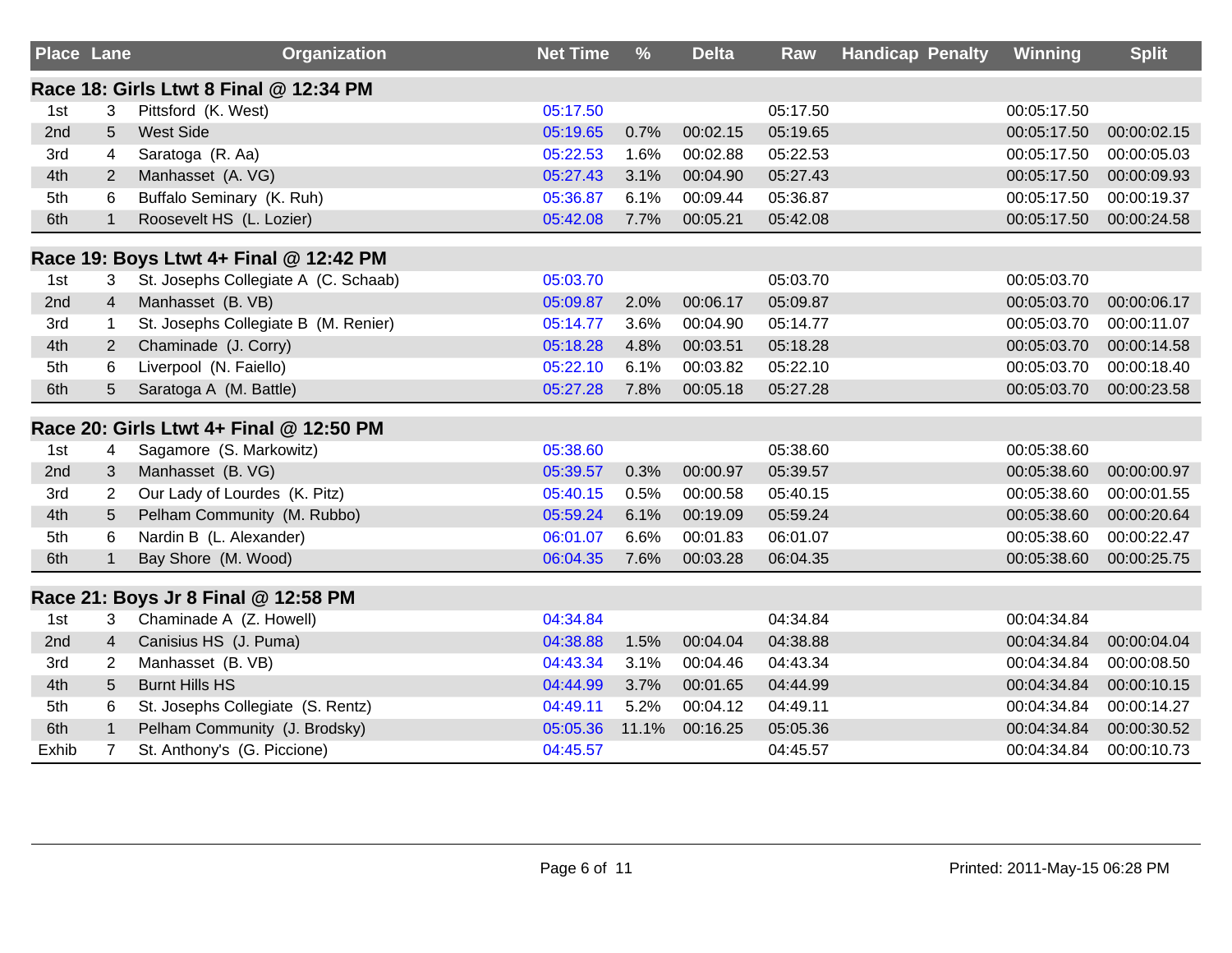| <b>Place Lane</b> |                | <b>Organization</b>                   | <b>Net Time</b> | %    | <b>Delta</b> | Raw      | <b>Handicap Penalty</b> | <b>Winning</b> | <b>Split</b> |
|-------------------|----------------|---------------------------------------|-----------------|------|--------------|----------|-------------------------|----------------|--------------|
|                   |                | Race 22: Girls Jr 8 Final @ 01:06 PM  |                 |      |              |          |                         |                |              |
| 1st               | 3              | Saratoga (S. Merboth)                 | 05:07.60        |      |              | 05:07.60 |                         | 00:05:07.60    |              |
| 2nd               | $\overline{4}$ | Shenendehowa                          | 05:13.53        | 1.9% | 00:05.93     | 05:13.53 |                         | 00:05:07.60    | 00:00:05.93  |
| 3rd               | $\overline{2}$ | Pittsford (C. Ryan)                   | 05:19.53        | 3.9% | 00:06.00     | 05:19.53 |                         | 00:05:07.60    | 00:00:11.93  |
| 4th               | 6              | Niskayuna HS (H. Wistort)             | 05:24.93        | 5.6% | 00:05.40     | 05:24.93 |                         | 00:05:07.60    | 00:00:17.33  |
| 5th               | 5              | Holy Angels (S. Gunn)                 | 05:26.22        | 6.1% | 00:01.29     | 05:26.22 |                         | 00:05:07.60    | 00:00:18.62  |
| 6th               | $\mathbf{1}$   | Mercy Crew- Rochester (L. Eyerman)    | 05:37.52        | 9.7% | 00:11.30     | 05:37.52 |                         | 00:05:07.60    | 00:00:29.92  |
| Exhib             | $\overline{7}$ | St. Anthony's (J. Carillo)            | 05:23.29        |      |              | 05:23.29 |                         | 00:05:07.60    | 00:00:15.69  |
|                   |                | Race 23: Boys Jr 4+ Final @ 01:14 PM  |                 |      |              |          |                         |                |              |
| 1st               | 3              | Saratoga (J. Howe)                    | 05:04.52        |      |              | 05:04.52 |                         | 00:05:04.52    |              |
| 2nd               | 4              | Fordham Prep                          | 05:15.36        | 3.6% | 00:10.84     | 05:15.36 |                         | 00:05:04.52    | 00:00:10.84  |
| 3rd               | $\overline{2}$ | Fayeteville-Manlius (C. Warren)       | 05:23.51        | 6.2% | 00:08.15     | 05:23.51 |                         | 00:05:04.52    | 00:00:18.99  |
| 4th               | $\mathbf{1}$   | Iona Prep (C. Poniatowski)            | 05:24.64        | 6.6% | 00:01.13     | 05:24.64 |                         | 00:05:04.52    | 00:00:20.12  |
| 5th               | 6              | Long Island (A. Korine)               | 05:30.44        | 8.5% | 00:05.80     | 05:30.44 |                         | 00:05:04.52    | 00:00:25.92  |
| 6th               | 5              | <b>Burnt Hills HS A</b>               | 05:34.10        | 9.7% | 00:03.66     | 05:34.10 |                         | 00:05:04.52    | 00:00:29.58  |
|                   |                | Race 24: Girls Jr 4+ Final @ 01:22 PM |                 |      |              |          |                         |                |              |
| 1st               | 2              | Emma Willard (C. Pomputius)           | 05:39.90        |      |              | 05:39.90 |                         | 00:05:39.90    |              |
| 2nd               | 3              | Nardin (K. Mahoney)                   | 05:41.13        | 0.4% | 00:01.23     | 05:41.13 |                         | 00:05:39.90    | 00:00:01.23  |
| 3rd               | 4              | Fayeteville-Manlius (K. Anderson)     | 05:48.69        | 2.6% | 00:07.56     | 05:48.69 |                         | 00:05:39.90    | 00:00:08.79  |
| 4th               | 6              | Long Island A (K. Gillman)            | 05:54.07        | 4.2% | 00:05.38     | 05:54.07 |                         | 00:05:39.90    | 00:00:14.17  |
| 5th               | 5              | Row New York (A. Bokhari)             | 05:54.89        | 4.4% | 00:00.82     | 05:54.89 |                         | 00:05:39.90    | 00:00:14.99  |
| 6th               | $\mathbf{1}$   | Roosevelt HS A (J. Crochet)           | 05:56.03        | 4.7% | 00:01.14     | 05:56.03 |                         | 00:05:39.90    | 00:00:16.13  |
|                   |                | Race 27: Boys 1x Final @ 01:46 PM     |                 |      |              |          |                         |                |              |
| 1st               | 4              | Saratoga B (R. Allen)                 | 05:27.70        |      |              | 05:27.70 |                         | 00:05:27.70    |              |
| 2nd               | 3              | East End (T. Simon)                   | 05:32.84        | 1.6% | 00:05.14     | 05:32.84 |                         | 00:05:27.70    | 00:00:05.14  |
| 3rd               | $\overline{2}$ | Sagamore (R. Pavelka)                 | 05:35.86        | 2.5% | 00:03.02     | 05:35.86 |                         | 00:05:27.70    | 00:00:08.16  |
| 4th               | $\mathbf{1}$   | Albany (N. Timmons)                   | 05:38.17        | 3.2% | 00:02.31     | 05:38.17 |                         | 00:05:27.70    | 00:00:10.47  |
| 5th               | 6              | John Jay                              | 05:43.55        | 4.8% | 00:05.38     | 05:43.55 |                         | 00:05:27.70    | 00:00:15.85  |
| 6th               | 5              | Friends Academy (m. kuczmarski)       | 05:45.95        | 5.6% | 00:02.40     | 05:45.95 |                         | 00:05:27.70    | 00:00:18.25  |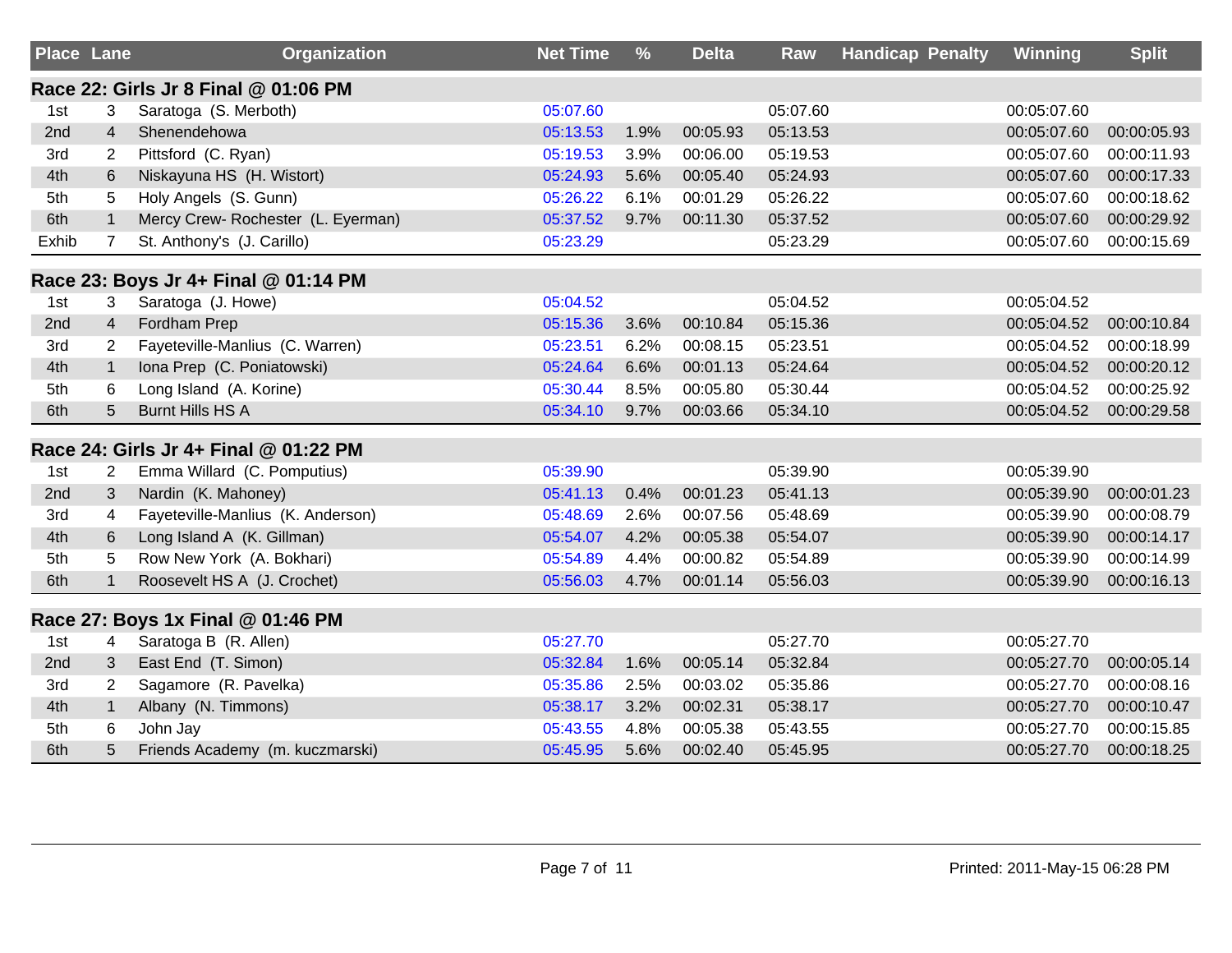| <b>Place Lane</b> |                      | Organization                            | <b>Net Time</b> | $\frac{9}{6}$ | <b>Delta</b> | <b>Raw</b> | <b>Handicap Penalty</b> | Winning     | <b>Split</b> |
|-------------------|----------------------|-----------------------------------------|-----------------|---------------|--------------|------------|-------------------------|-------------|--------------|
|                   |                      | Race 28: Girls 1x Final @ 01:54 PM      |                 |               |              |            |                         |             |              |
| 1st               | 3                    | Pittsford (J. Eiffert)                  | 06:07.30        |               |              | 06:07.30   |                         | 00:06:07.30 |              |
| 2nd               | $\overline{4}$       | Sagamore A (A. Massey)                  | 06:08.00        | 0.2%          | 00:00.70     | 06:08.00   |                         | 00:06:07.30 | 00:00:00.70  |
| 3rd               | $\mathbf{2}^{\circ}$ | Saratoga A (R. Boudreau)                | 06:18.94        | 3.2%          | 00:10.94     | 06:18.94   |                         | 00:06:07.30 | 00:00:11.64  |
| 4th               | 5                    | East End A (M. Catalanotto)             | 06:29.54        | 6.1%          | 00:10.60     | 06:29.54   |                         | 00:06:07.30 | 00:00:22.24  |
| 5th               | $\mathbf{1}$         | Friends Academy (C. Judge)              | 06:44.77        | 10.2%         | 00:15.23     | 06:44.77   |                         | 00:06:07.30 | 00:00:37.47  |
| 6th               | $6\phantom{1}$       | <b>West Side</b>                        | 06:58.02        | 13.8%         | 00:13.25     | 06:58.02   |                         | 00:06:07.30 | 00:00:50.72  |
|                   |                      | Race 29: Boys Ltwt 2x Final @ 02:02 PM  |                 |               |              |            |                         |             |              |
| 1st               | 4                    | Sagamore (G. Rohrberg)                  | 05:17.70        |               |              | 05:17.70   |                         | 00:05:17.70 |              |
| 2nd               | $\overline{2}$       | River Rowing (S. Bangs)                 | 05:24.62        | 2.2%          | 00:06.92     | 05:24.62   |                         | 00:05:17.70 | 00:00:06.92  |
| 3rd               | 3                    | Pelham Community (I. Klein)             | 05:28.27        | 3.3%          | 00:03.65     | 05:28.27   |                         | 00:05:17.70 | 00:00:10.57  |
| 4th               | $\mathbf{1}$         | Saratoga A (M. Battle)                  | 05:52.94        | 11.1%         | 00:24.67     | 05:52.94   |                         | 00:05:17.70 | 00:00:35.24  |
| 5th               | 6                    | Long Island (a. korine)                 | 06:20.66        | 19.8%         | 00:27.72     | 06:20.66   |                         | 00:05:17.70 | 00:01:02.96  |
| 6th               | 5                    | Warwick HS (N. Arner)                   | 09:00.42        | 70.1%         | 02:39.76     | 09:00.42   |                         | 00:05:17.70 | 00:03:42.72  |
|                   |                      | Race 30: Girls Ltwt 2x Final @ 02:10 PM |                 |               |              |            |                         |             |              |
| 1st               | 3                    | Pelham Community (N. Byers)             | 05:50.10        |               |              | 05:50.10   |                         | 00:05:50.10 |              |
| 2nd               | 4                    | Friends Academy (a. kenedy)             | 05:52.99        | 0.8%          | 00:02.89     | 05:52.99   |                         | 00:05:50.10 | 00:00:02.89  |
| 3rd               | 6                    | Sagamore (G. DellAquilo)                | 06:15.04        | 7.1%          | 00:22.05     | 06:15.04   |                         | 00:05:50.10 | 00:00:24.94  |
| 4th               | $\mathbf{1}$         | Warwick HS (N. Petrucci)                | 06:29.96        | 11.4%         | 00:14.92     | 06:29.96   |                         | 00:05:50.10 | 00:00:39.86  |
| 5th               | 5                    | McGann Mercy (K. Reese)                 | 06:46.52        | 16.1%         | 00:16.56     | 06:46.52   |                         | 00:05:50.10 | 00:00:56.42  |
| 6th               | $\overline{7}$       | Shenendehowa                            | 06:51.58        | 17.6%         | 00:05.06     | 06:51.58   |                         | 00:05:50.10 | 00:01:01.48  |
| 7th               | $\overline{2}$       | Saratoga (R. Muse)                      | 06:52.62        | 17.9%         | 00:01.04     | 06:52.62   |                         | 00:05:50.10 | 00:01:02.52  |
|                   |                      | Race 31: Boys Jr 4x Final @ 02:18 PM    |                 |               |              |            |                         |             |              |
| 1st               | 4                    | Saratoga (D. Gilgallon)                 | 05:01.00        |               |              | 05:01.00   |                         | 00:05:01.00 |              |
| 2nd               | 3                    | Cold Spring Harbor (J. Limongelli)      | 05:01.38        | 0.1%          | 00:00.38     | 05:01.38   |                         | 00:05:01.00 | 00:00:00.38  |
| 3rd               | 5                    | <b>River Rowing</b>                     | 05:05.17        | 1.4%          | 00:03.79     | 05:05.17   |                         | 00:05:01.00 | 00:00:04.17  |
| 4th               | $\overline{2}$       | Rye HS A (W. MacHale)                   | 05:16.44        | 5.1%          | 00:11.27     | 05:16.44   |                         | 00:05:01.00 | 00:00:15.44  |
| 5th               | 6                    | Mohawk (R. Taylor)                      | 05:29.33        | 9.4%          | 00:12.89     | 05:29.33   |                         | 00:05:01.00 | 00:00:28.33  |
| 6th               | $\mathbf{1}$         | Long Island (H. Mason)                  | 05:37.77        | 12.2%         | 00:08.44     | 05:37.77   |                         | 00:05:01.00 | 00:00:36.77  |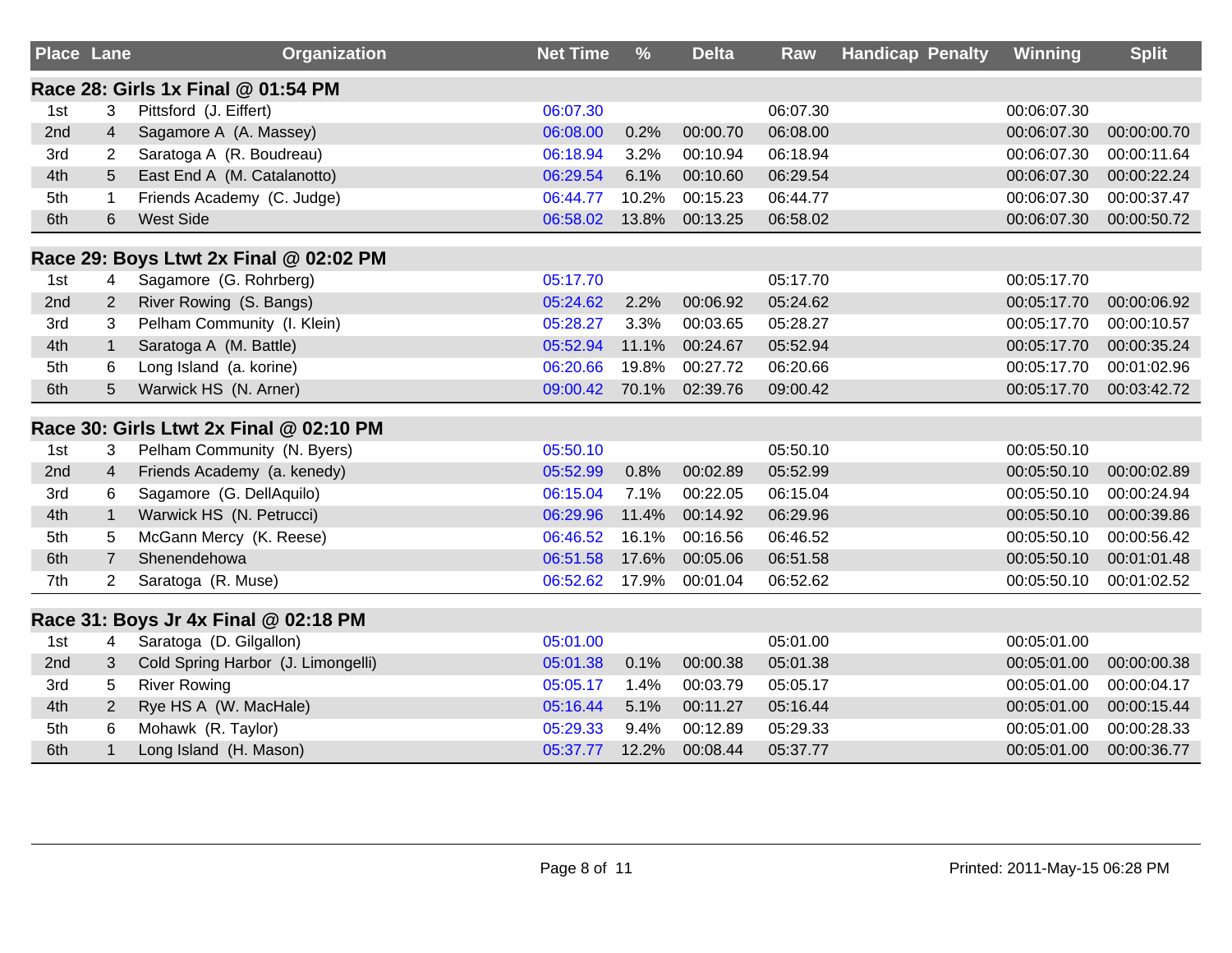| <b>Place Lane</b> |                | <b>Organization</b>                   | <b>Net Time</b> | $\frac{9}{6}$ | <b>Delta</b> | <b>Raw</b> | <b>Handicap Penalty</b> | Winning     | <b>Split</b> |
|-------------------|----------------|---------------------------------------|-----------------|---------------|--------------|------------|-------------------------|-------------|--------------|
|                   |                | Race 32: Girls Jr 4x Final @ 02:26 PM |                 |               |              |            |                         |             |              |
| 1st               | 3              | Saratoga A (J. Schietzelt)            | 05:45.06        |               |              | 05:45.06   |                         | 00:05:45.06 |              |
| 2nd               | $\overline{2}$ | Pelham Community (J. Pinder)          | 05:54.12        | 2.6%          | 00:09.06     | 05:54.12   |                         | 00:05:45.06 | 00:00:09.06  |
| 3rd               | 4              | <b>River Rowing A</b>                 | 05:54.51        | 2.7%          | 00:00.39     | 05:54.51   |                         | 00:05:45.06 | 00:00:09.45  |
| 4th               | 5              | Mohawk (T. Castillo)                  | 06:07.86        | 6.6%          | 00:13.35     | 06:07.86   |                         | 00:05:45.06 | 00:00:22.80  |
| 5th               | $\mathbf{1}$   | Sagamore A (F. Maida)                 | 06:37.47        | 15.2%         | 00:29.61     | 06:37.47   |                         | 00:05:45.06 | 00:00:52.41  |
|                   | 6              | Holy Angels (E. Gunn)                 | <b>Scratch</b>  |               |              |            |                         |             |              |
|                   |                | Race 33: Boys Jr 2x Final @ 02:34 PM  |                 |               |              |            |                         |             |              |
| 1st               | 4              | Riverhead A (E. Divan)                | 05:23.70        |               |              | 05:23.70   |                         | 00:05:23.70 |              |
| 2nd               | 5              | Riverhead B (J. Conlan)               | 05:33.52        | 3.0%          | 00:09.82     | 05:33.52   |                         | 00:05:23.70 | 00:00:09.82  |
| 3rd               | 3              | East End (H. Bingham)                 | 05:35.16        | 3.5%          | 00:01.64     | 05:35.16   |                         | 00:05:23.70 | 00:00:11.46  |
| 4th               | $\overline{2}$ | Saratoga A (E. Connolly)              | 05:53.11        | 9.1%          | 00:17.95     | 05:53.11   |                         | 00:05:23.70 | 00:00:29.41  |
| 5th               | 6              | <b>River Rowing</b>                   | 06:17.63        | 16.7%         | 00:24.52     | 06:17.63   |                         | 00:05:23.70 | 00:00:53.93  |
| 6th               | $\mathbf{1}$   | Ballston Spa (S. Allen)               | 06:18.52        | 16.9%         | 00:00.89     | 06:18.52   |                         | 00:05:23.70 | 00:00:54.82  |
|                   |                | Race 34: Girls Jr 2x Final @ 02:42 PM |                 |               |              |            |                         |             |              |
| 1st               | 3              | <b>River Rowing</b>                   | 06:04.83        |               |              | 06:04.83   |                         | 00:06:04.83 |              |
| 2nd               | $\mathbf{1}$   | Niskayuna HS (H. Wistort)             | 06:11.05        | 1.7%          | 00:06.22     | 06:11.05   |                         | 00:06:04.83 | 00:00:06.22  |
| 3rd               | 4              | <b>McGann Mercy</b>                   | 06:16.95        | 3.3%          | 00:05.90     | 06:16.95   |                         | 00:06:04.83 | 00:00:12.12  |
| 4th               | 5              | Poughkeepsie (J. Rigothi)             | 06:20.81        | 4.4%          | 00:03.86     | 06:20.81   |                         | 00:06:04.83 | 00:00:15.98  |
| 5th               | $\overline{2}$ | Shenendehowa B                        | 06:38.47        | 9.2%          | 00:17.66     | 06:38.47   |                         | 00:06:04.83 | 00:00:33.64  |
| 6th               | 6              | Friends Academy (e. brown)            | 06:49.91        | 12.4%         | 00:11.44     | 06:49.91   |                         | 00:06:04.83 | 00:00:45.08  |
|                   |                | Race 35: Boys Sr 4x Final @ 02:50 PM  |                 |               |              |            |                         |             |              |
| 1st               | 2              | Niskayuna HS (A. Dwyer)               | 04:47.60        |               |              | 04:47.60   |                         | 00:04:47.60 |              |
| 2nd               | 3              | Pelham Community (P. Goldstein)       | 04:48.56        | 0.3%          | 00:00.96     | 04:48.56   |                         | 00:04:47.60 | 00:00:00.96  |
| 3rd               | 4              | <b>River Rowing</b>                   | 05:03.48        | 5.5%          | 00:14.92     | 05:03.48   |                         | 00:04:47.60 | 00:00:15.88  |
| 4th               | 5              | Mohawk (A. Allers)                    | 05:06.36        | 6.5%          | 00:02.88     | 05:06.36   |                         | 00:04:47.60 | 00:00:18.76  |
| 5th               | $\mathbf{1}$   | Shenendehowa (R. Paulsen)             | 05:09.73        | 7.7%          | 00:03.37     | 05:09.73   |                         | 00:04:47.60 | 00:00:22.13  |
| 6th               | 6              | McQuaid Jesuit (C. Pizzo)             | 05:18.83        | 10.9%         | 00:09.10     | 05:18.83   |                         | 00:04:47.60 | 00:00:31.23  |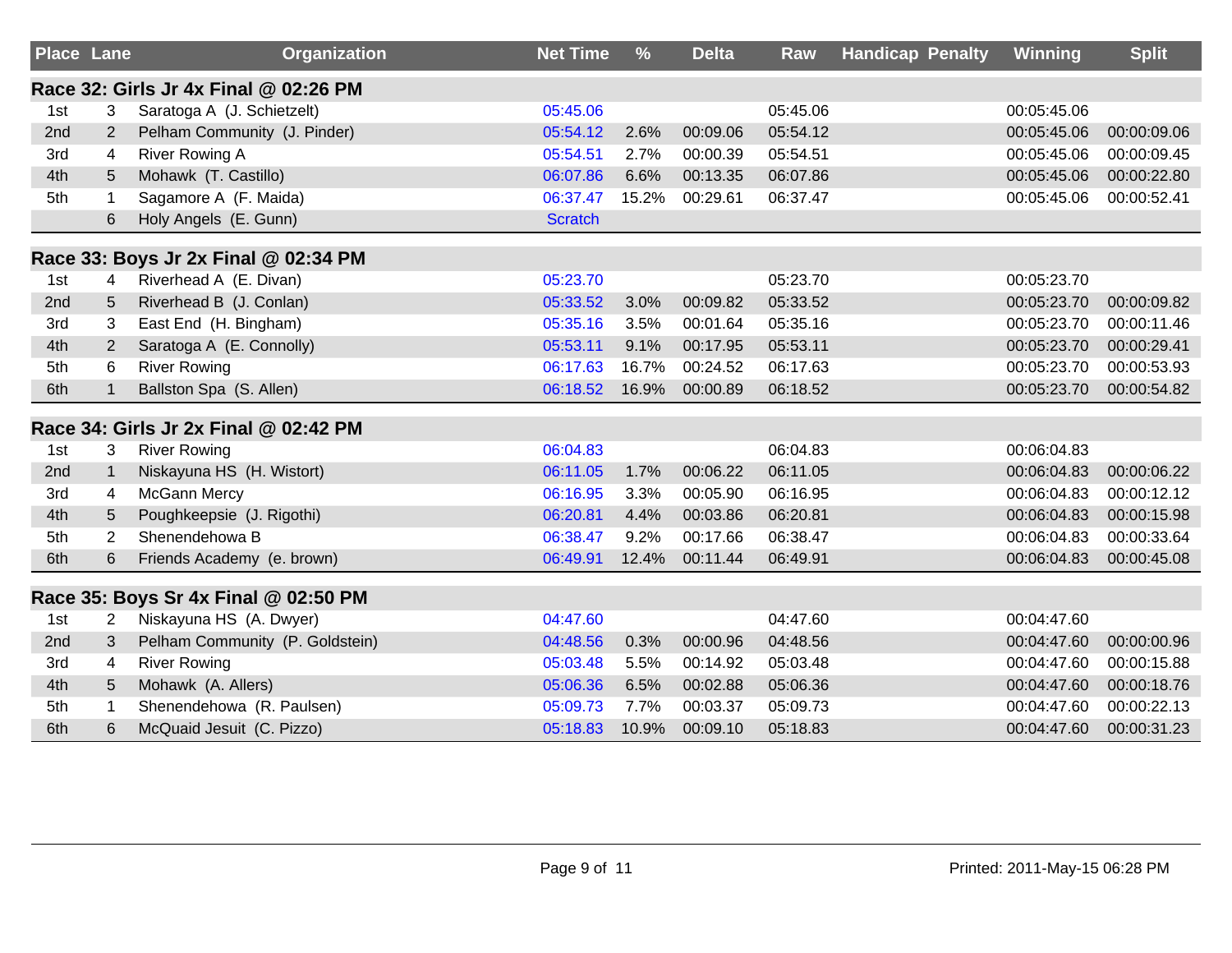| <b>Place Lane</b> |                | <b>Organization</b>                   | <b>Net Time</b> | $\frac{9}{6}$ | <b>Delta</b> | <b>Raw</b> | <b>Handicap Penalty</b> | Winning     | <b>Split</b> |
|-------------------|----------------|---------------------------------------|-----------------|---------------|--------------|------------|-------------------------|-------------|--------------|
|                   |                | Race 36: Girls Sr 4x Final @ 02:58 PM |                 |               |              |            |                         |             |              |
| 1st               | 3              | Pelham Community (C. Jensen)          | 05:26.70        |               |              | 05:26.70   |                         | 00:05:26.70 |              |
| 2nd               | 4              | Albany A (S. Gannon)                  | 05:38.34        | 3.6%          | 00:11.64     | 05:38.34   |                         | 00:05:26.70 | 00:00:11.64  |
| 3rd               | 1              | Shaker HS (G. Morelli)                | 05:41.71        | 4.6%          | 00:03.37     | 05:41.71   |                         | 00:05:26.70 | 00:00:15.01  |
| 4th               | 5              | <b>River Rowing</b>                   | 05:59.10        | 9.9%          | 00:17.39     | 05:59.10   |                         | 00:05:26.70 | 00:00:32.40  |
| 5th               | $\overline{2}$ | Riverhead (C. Krueger)                | 06:29.68        | 19.3%         | 00:30.58     | 06:29.68   |                         | 00:05:26.70 | 00:01:02.98  |
|                   | 6              | Albany B                              | <b>Scratch</b>  |               |              |            |                         |             |              |
|                   |                | Race 37: Boys Sr 2x Final @ 03:06 PM  |                 |               |              |            |                         |             |              |
| 1st               | 3              | Arlington (T. Bodley)                 | 05:29.80        |               |              | 05:29.80   |                         | 00:05:29.80 |              |
| 2nd               | $\overline{2}$ | Cazenovia (E. Schoonmaker)            | 05:37.73        | 2.4%          | 00:07.93     | 05:37.73   |                         | 00:05:29.80 | 00:00:07.93  |
| 3rd               | $\overline{4}$ | SGS                                   | 05:43.42        | 4.1%          | 00:05.69     | 05:43.42   |                         | 00:05:29.80 | 00:00:13.62  |
| 4th               | $\mathbf{1}$   | Long Island (W. Kaye)                 | 05:47.53        | 5.4%          | 00:04.11     | 05:47.53   |                         | 00:05:29.80 | 00:00:17.73  |
| 5th               | 5              | Huntington HS (B. Jensen)             | 05:57.87        | 8.5%          | 00:10.34     | 05:57.87   |                         | 00:05:29.80 | 00:00:28.07  |
| 6th               | 6              | Bay Shore (A. Johnson)                | 06:17.56        | 14.5%         | 00:19.69     | 06:17.56   |                         | 00:05:29.80 | 00:00:47.76  |
|                   |                | Race 38: Girls Sr 2x Final @ 03:14 PM |                 |               |              |            |                         |             |              |
| 1st               | 3              | Shaker HS (M. Urquhart)               | 05:45.80        |               |              | 05:45.80   |                         | 00:05:45.80 |              |
| 2nd               | $\overline{4}$ | Saratoga A (R. Delaney)               | 05:56.67        | 3.1%          | 00:10.87     | 05:56.67   |                         | 00:05:45.80 | 00:00:10.87  |
| 3rd               | $\mathbf 1$    | Pelham Community A (J. Kelling)       | 06:04.61        | 5.4%          | 00:07.94     | 06:04.61   |                         | 00:05:45.80 | 00:00:18.81  |
| 4th               | $\overline{2}$ | Sagamore (N. Vascotto)                | 06:07.30        | 6.2%          | 00:02.69     | 06:07.30   |                         | 00:05:45.80 | 00:00:21.50  |
| 5th               | 5              | Poughkeepsie (C. McCabe)              | 06:14.50        | 8.3%          | 00:07.20     | 06:14.50   |                         | 00:05:45.80 | 00:00:28.70  |
| 6th               | 6              | Huntington HS (M. Rienzo)             | 06:15.42        | 8.6%          | 00:00.92     | 06:15.42   |                         | 00:05:45.80 | 00:00:29.62  |
|                   |                | Race 25: Boys 2- Final @ 03:22 PM     |                 |               |              |            |                         |             |              |
| 1st               | 3              | Saratoga (A. Torkelson)               | 05:28.10        |               |              | 05:28.10   |                         | 00:05:28.10 |              |
| 2nd               | $\overline{4}$ | Sagamore (R. Caderas)                 | 05:37.25        | 2.8%          | 00:09.15     | 05:37.25   |                         | 00:05:28.10 | 00:00:09.15  |
| 3rd               | 5              | Long Island (W. Kaye)                 | 05:52.07        | 7.3%          | 00:14.82     | 05:52.07   |                         | 00:05:28.10 | 00:00:23.97  |
| 4th               | 2              | Poughkeepsie (N. Schneck)             | 05:52.64        | 7.5%          | 00:00.57     | 05:52.64   |                         | 00:05:28.10 | 00:00:24.54  |
| 5th               |                | St. Josephs Collegiate (S. Dowd)      | 05:55.27        | 8.3%          | 00:02.63     | 05:55.27   |                         | 00:05:28.10 | 00:00:27.17  |
| 6th               | 6              | Shenendehowa (R. Taylor)              | 06:21.97        | 16.4%         | 00:26.70     | 06:21.97   |                         | 00:05:28.10 | 00:00:53.87  |